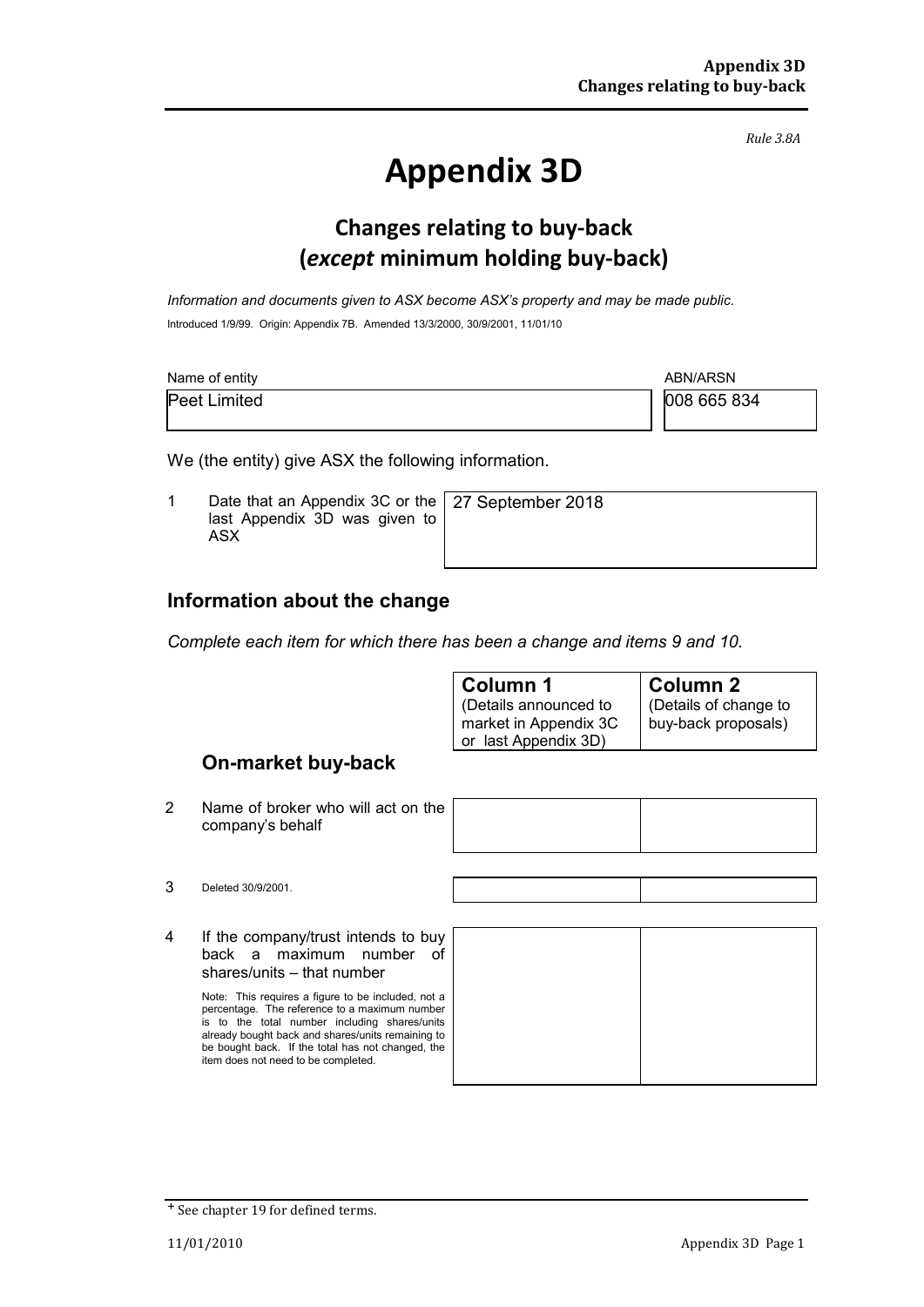|   |                                                                                                                                                                                                     | <b>Column 1</b><br>(Details announced to<br>market in Appendix 3C<br>or last Appendix 3D) | <b>Column 2</b><br>(Details of change to<br>buy-back proposals)                    |
|---|-----------------------------------------------------------------------------------------------------------------------------------------------------------------------------------------------------|-------------------------------------------------------------------------------------------|------------------------------------------------------------------------------------|
| 5 | If the company/trust intends to buy<br>back a maximum number of<br>shares/units<br>the<br>number<br>$\overline{\phantom{a}}$<br>remaining to be bought back                                         |                                                                                           |                                                                                    |
| 6 | If the company/trust intends to buy-<br>back shares/units within a period of<br>time $-$ that period of time; if the<br>company/trust intends that the buy-<br>back be of unlimited duration - that | Period of buy-back:<br>From 10 October 2018<br>to 22 August 2019.                         | Period of buy-back:<br>From 30 August 2019<br>to 29 August 2020.                   |
|   | intention                                                                                                                                                                                           | Peet reserves the right<br>to suspend or terminate<br>the buy-back at any<br>time.        | Peet reserves the right<br>to suspend or<br>terminate the buy-back<br>at any time. |

7 If the company/trust intends to buy back shares/units if conditions are met – those conditions

#### **All buy-backs**

8 Any other change



9 Reason for change **Extension of existing on-market buy-back.** 

<sup>+</sup> See chapter 19 for defined terms.